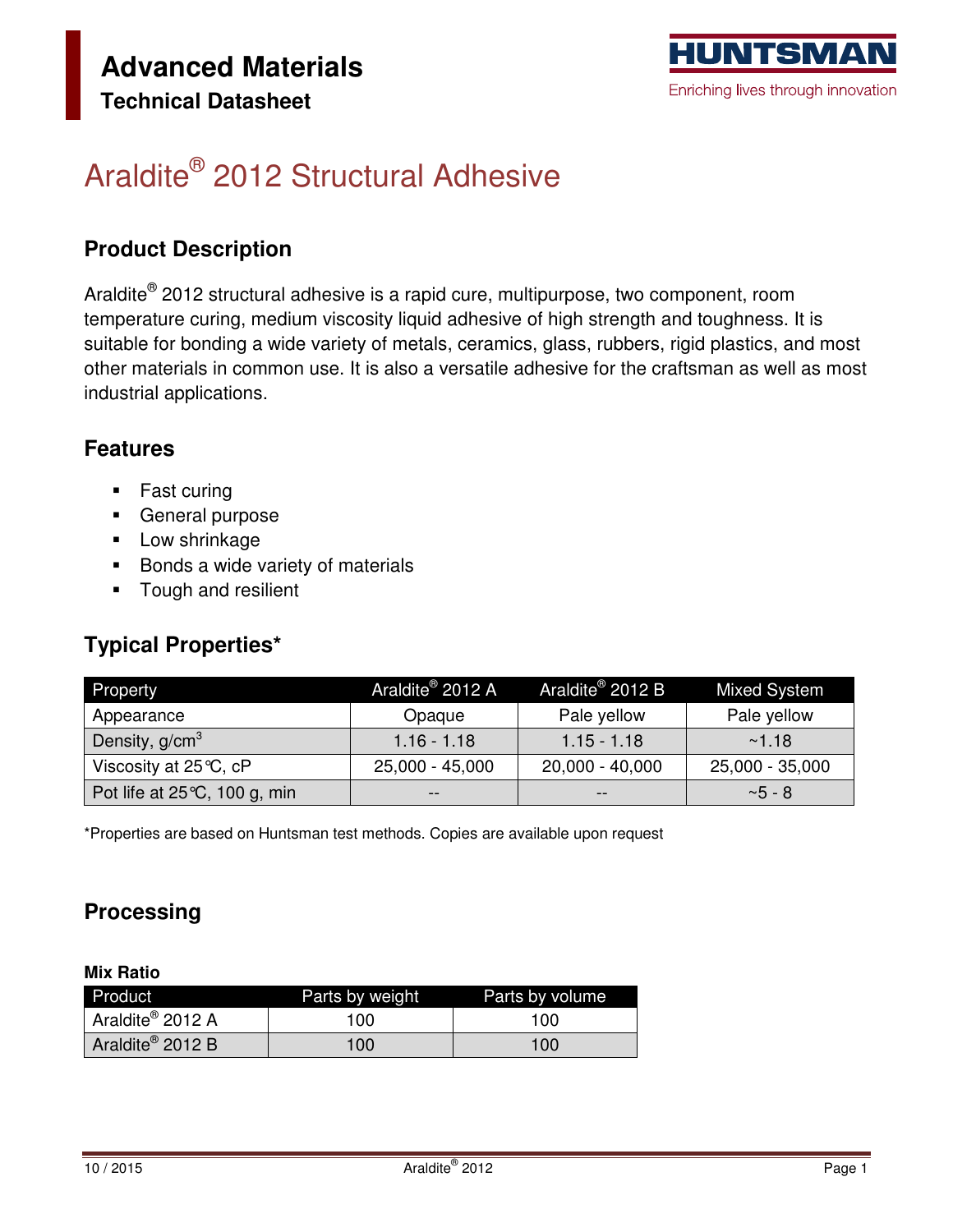# **Advanced Materials Technical Datasheet**

#### **Pretreatment**

The strength and durability of a bonded joint are dependent on proper treatment of the surfaces to be bonded. At the very least, joint surfaces should be cleaned with a good degreasing agent such as acetone, isopropanol (for plastics) or other proprietary degreasing agents in order to remove all traces of oil, grease and dirt. Low-grade alcohol, gasoline, or paint thinners should never be used. The strongest and most durable joints are obtained by either mechanically abrading or chemically etching ("pickling") the degreased surfaces. Abrading should be followed by a second degreasing treatment.

Araldite® 2012 structural adhesive is available in cartridges incorporating mixers and can be applied as ready to use adhesive with the aid of the tool recommended by Huntsman Advanced Materials.

#### **Application of adhesive**

The resin/hardener mix may be applied manually or robotically to the pretreated and dry joint surfaces. Huntsman's technical support group can assist the user in the selection of a suitable application method as well as suggest a variety of reputable companies that manufacture and service adhesive dispensing equipment. A layer of adhesive 0.002 to 0.004 in (0.05 to 0.10 mm) thick will normally impart the greatest lap shear strength to the joint. Huntsman stresses that proper adhesive joint design is also critical for a durable bond. The joint components should be assembled and secured in a fixed position as soon as the adhesive has been applied. For more detailed explanations regarding surface preparation and pretreatment, adhesive joint design, and the dual syringe dispensing system, visit www.araldite2000plus.com.

#### **Equipment Maintenance**

All tools should be cleaned with hot water and soap before adhesives residues have had time to cure. The removal of cured residues is a difficult and time-consuming operation. If solvents such as acetone are used for cleaning, operatives should take the appropriate precautions and, in addition, avoid skin and eye contact.

| Temperature, <sup>o</sup> F                   | 50 | '59' | 73 | 104 | 140 | 212 |
|-----------------------------------------------|----|------|----|-----|-----|-----|
| Cure time to reach $LSS^* > 145$ psi (1 MPa), |    |      |    |     |     |     |
| hours                                         |    |      |    |     |     |     |
| minutes                                       | 35 | 20   | 20 |     |     |     |
| Cure time to reach LSS > 1450 psi (10 MPa),   |    |      |    |     |     |     |
| hours                                         |    |      |    |     |     |     |
| minutes                                       |    | 70   | 60 | 25  | 10  |     |

#### **Cure times to reach minimum shear strength**

\*LSS = Lap shear strength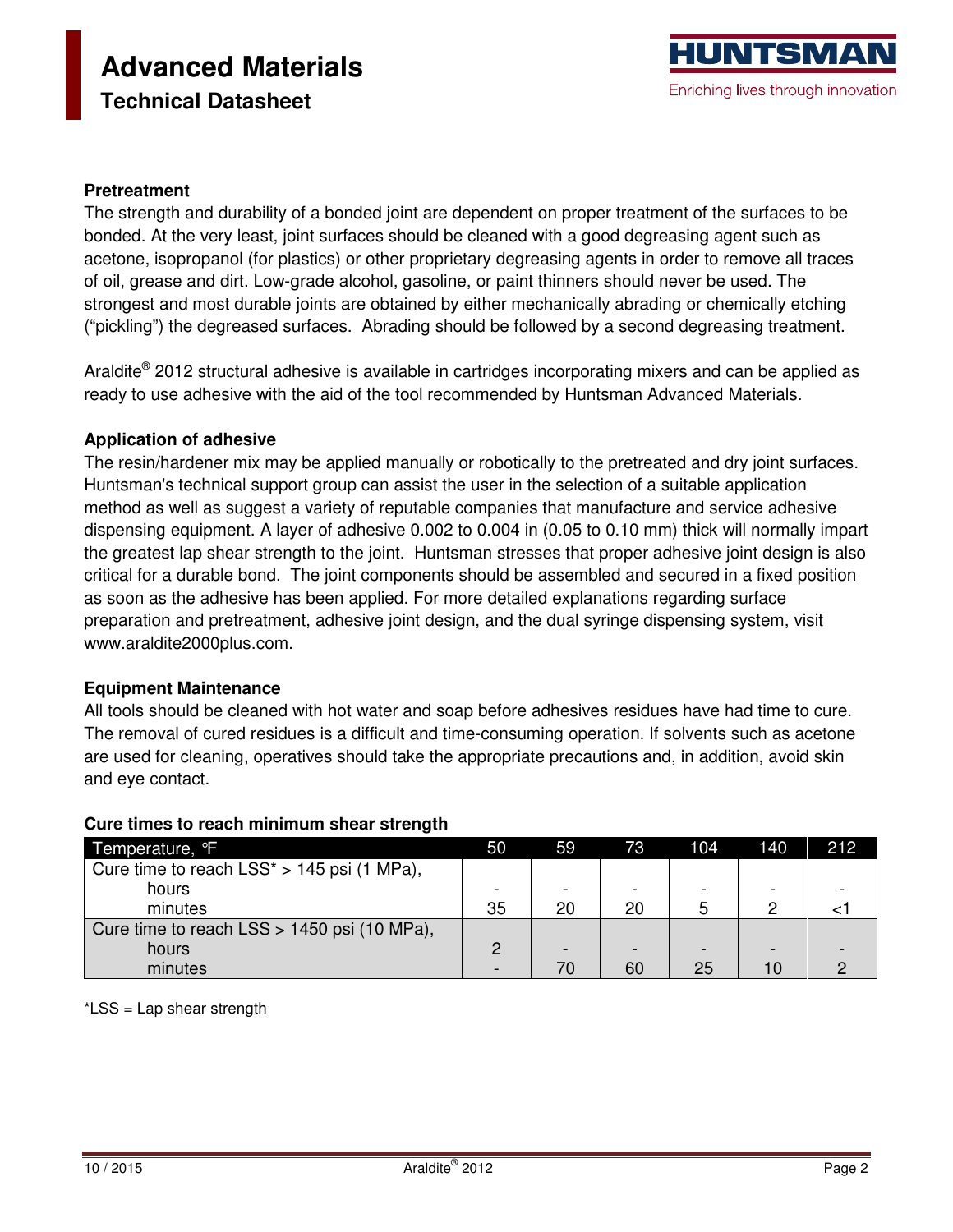### **Typical Physical Properties**

Unless otherwise stated, the data were determined with typical production batches using standard test methods. They are typical values only, and do not constitute a product specification.

Unless a different specification is given, the figures below were all determined by testing standard specimens made by lap-jointing 4.5 x 1 x 0.063 in (114 x 25 x 1.6 mm) strips of aluminum alloy. The joint area was  $0.5 \times 1$  in (12.5  $\times$  25 mm) in each case.

Samples were cured at 104°F (40°C) for 16 hours and tested at 23°C, unless otherwise noted.

| Property                                                                                                                                                                                                                                           |                                                                                                 | Value                                                                                           |                                                                                                        | <b>Test Method</b> |
|----------------------------------------------------------------------------------------------------------------------------------------------------------------------------------------------------------------------------------------------------|-------------------------------------------------------------------------------------------------|-------------------------------------------------------------------------------------------------|--------------------------------------------------------------------------------------------------------|--------------------|
| Average lap shear strength, metal-metal joints,<br>sand blasting pre-treatment, psi<br>Aluminum<br>Steel 37/11<br>Stainless steel V4A<br>Galvanized steel<br>Copper<br><b>Brass</b>                                                                |                                                                                                 | 2,611<br>3,046<br>3,916<br>1,595<br>2,756<br>3,046                                              |                                                                                                        | <b>ISO 4587</b>    |
| Average lap shear strength, plastic-plastic joints,<br>lightly abrade and alcohol degrease pre-<br>treatment, psi<br><b>GRP</b><br><b>CFRP</b><br><b>SMC</b><br><b>ABS</b><br><b>PVC</b><br><b>PMMA</b><br>Polycarbonate<br>Polyamides             |                                                                                                 | 1,334<br>2,089<br>740<br>595<br>508<br>464<br>551<br>319                                        |                                                                                                        | <b>ISO 4587</b>    |
| Lap shear strength, after immersion in $23^{\circ}$ C<br>media, psi<br>As-made value<br><b>IMS</b><br>Gasoline<br>Ethyl acetate<br>Acetic acid, 10%<br>Xylene<br>Lubricating oil<br>Paraffin<br>Water at 73 °F<br>Water at 140°F<br>Water at 194 F | 30 days<br>2,067<br>2,386<br>2,003<br>2,207<br>2,157<br>2,176<br>2,321<br>2,824<br>1,829<br>580 | 60 days<br>2,080<br>2,386<br>2,003<br>2,245<br>1,659<br>2,309<br>2,106<br>1,054<br>1,701<br>519 | 90 days<br>2,769<br>2,067<br>2,386<br>2,016<br>2,234<br>2,514<br>2,425<br>2,335<br>102<br>1,574<br>790 |                    |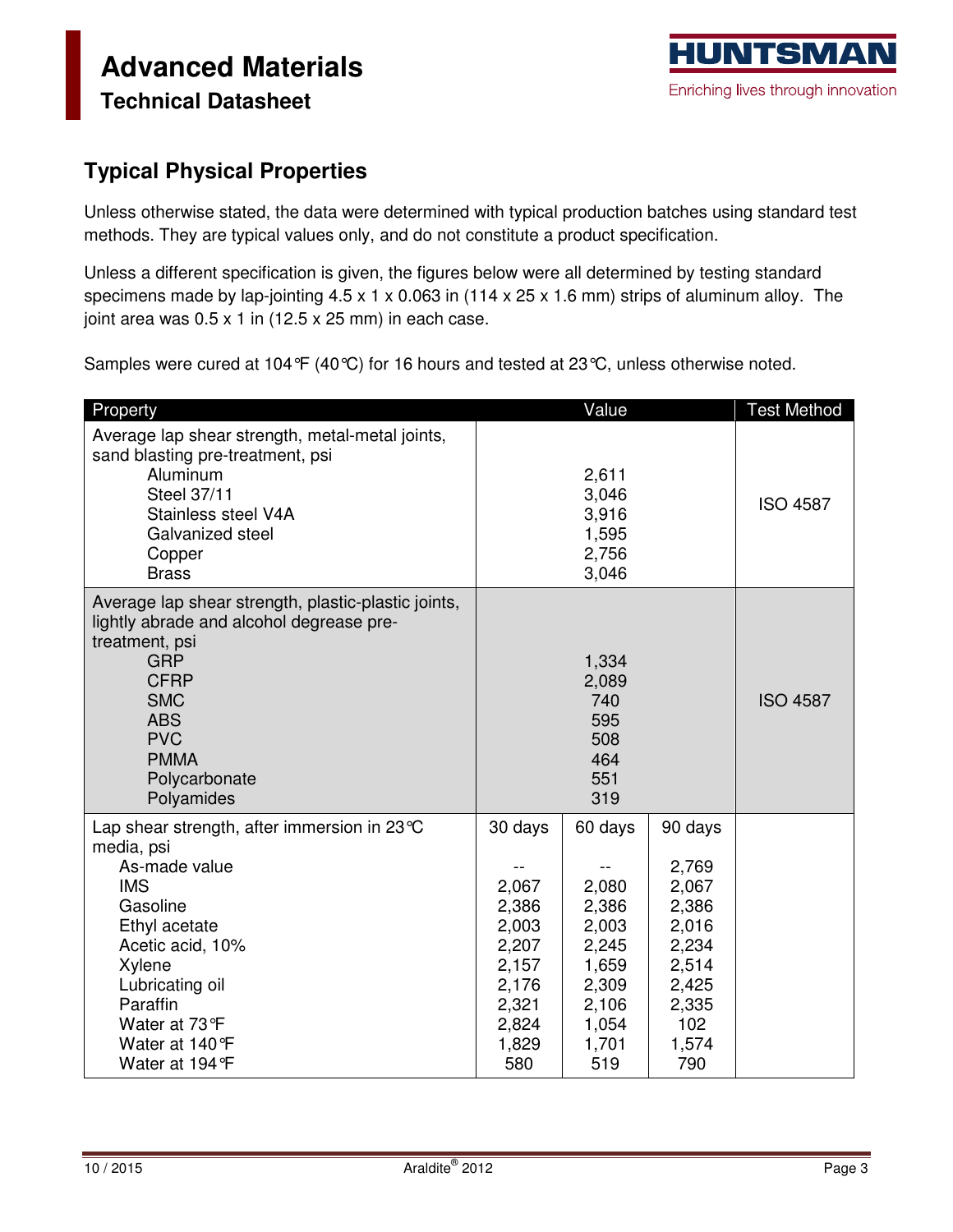| Lap shear strength, exposure to tropical<br>weather,* psi<br>Standard - As Prepared<br>30 days<br>60 days<br>90 days | 2,577<br>3,495<br>2,994<br>2,440 | <b>DIN 50015</b> |
|----------------------------------------------------------------------------------------------------------------------|----------------------------------|------------------|
| Lap shear strength, heat aging at $158^{\circ}F$ , psi<br>Standard - As Prepared<br>30 days<br>60 days<br>90 days    | 2,611<br>5,076<br>4,786<br>5,076 |                  |
| Roller peel test, pli (N/mm)<br>Cure: 48 h / 68°F (20°C)<br>16 hours / 104 °F (40 °C)<br>2 hours / 176 °F (80 °C)    | 20(3.5)<br>31(5.5)<br>31(5.5)    | <b>ISO 4578</b>  |
| Flexural strength, psi (MPa)                                                                                         | 6,672(46.0)                      | <b>ISO 178</b>   |
| Flexural modulus, psi (MPa)                                                                                          | 239,950 (1654.4)                 | <b>ISO 178</b>   |

\*40/92, DIN 50015; typical average values; test at 23°C.

### **Figure 1. Lap shear strength versus temperature (ISO 4587) (typical average values)**

Cure: (a) = 7 days at 73°F (23°C); (b) = 24 hours at 73°F (23°C) + 30 min / 176°F (80°C)

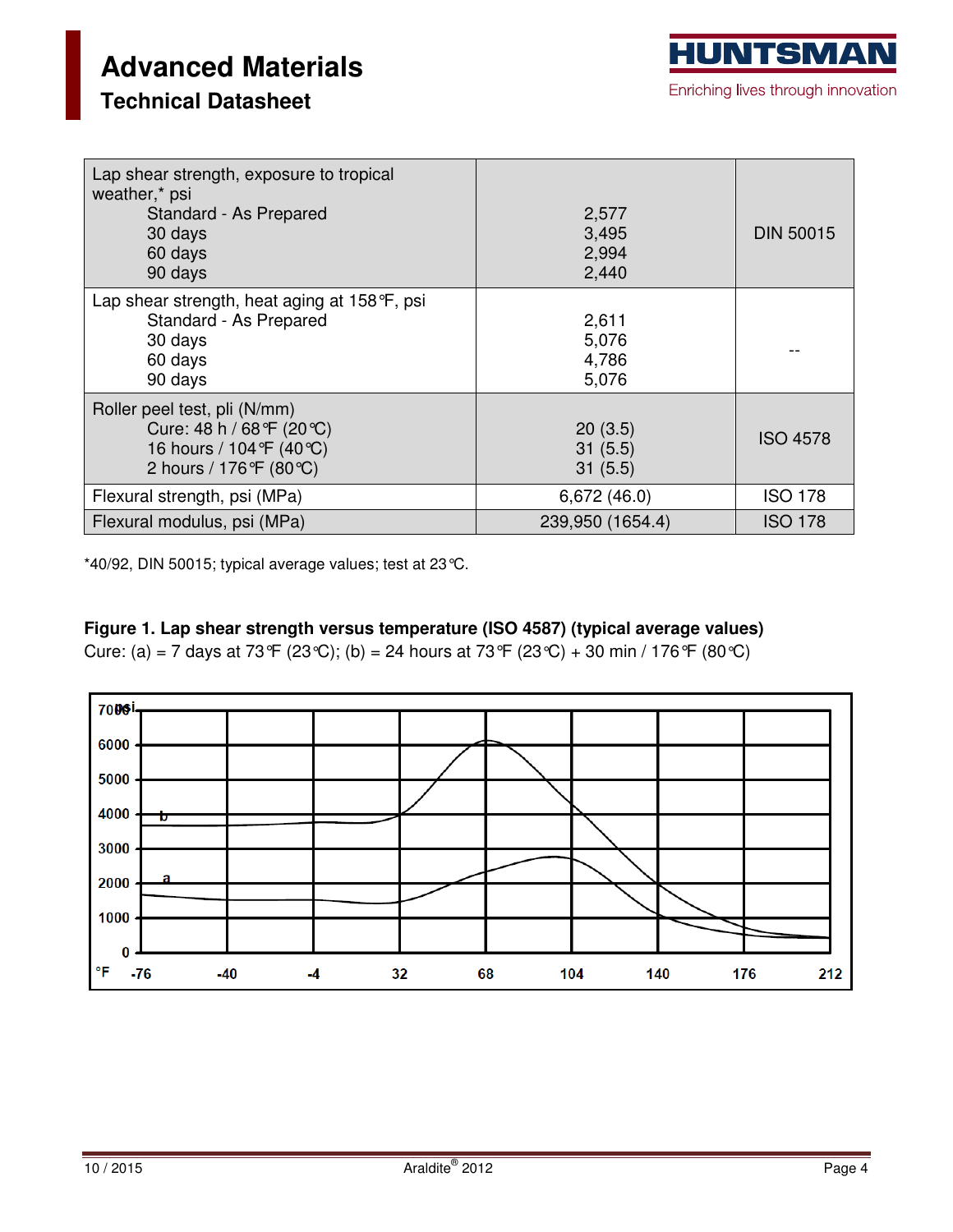### **Storage**

**Araldite® 2012 Adhesive** should be stored in a dry place, in the original sealed containers, at temperatures between 2°C and 40°C (36°F and 104°F). Under these storage conditions, the product has a shelf life of **3 years** (from date of manufacture). The product should not be exposed to direct sunlight.

If stored below 60°F, the adhesive should be brought to 60°F - 77°F and conditioned at this temperature for some time prior to use.

### **Precautionary Statement**

Huntsman Advanced Materials Americas LLC maintains up-to-date Safety Data Sheets (SDS) on all of its products. These sheets contain pertinent information that you may need to protect your employees and customers against any known health or safety hazards associated with our products. Users should review the latest MSDS to determine possible health hazards and appropriate precautions to implement prior to using this material.

#### **First Aid!**

Refer to SDS as mentioned above.

### **KEEP OUT OF REACH OF CHILDREN**

### **FOR PROFESSIONAL AND INDUSTRIAL USE ONLY**